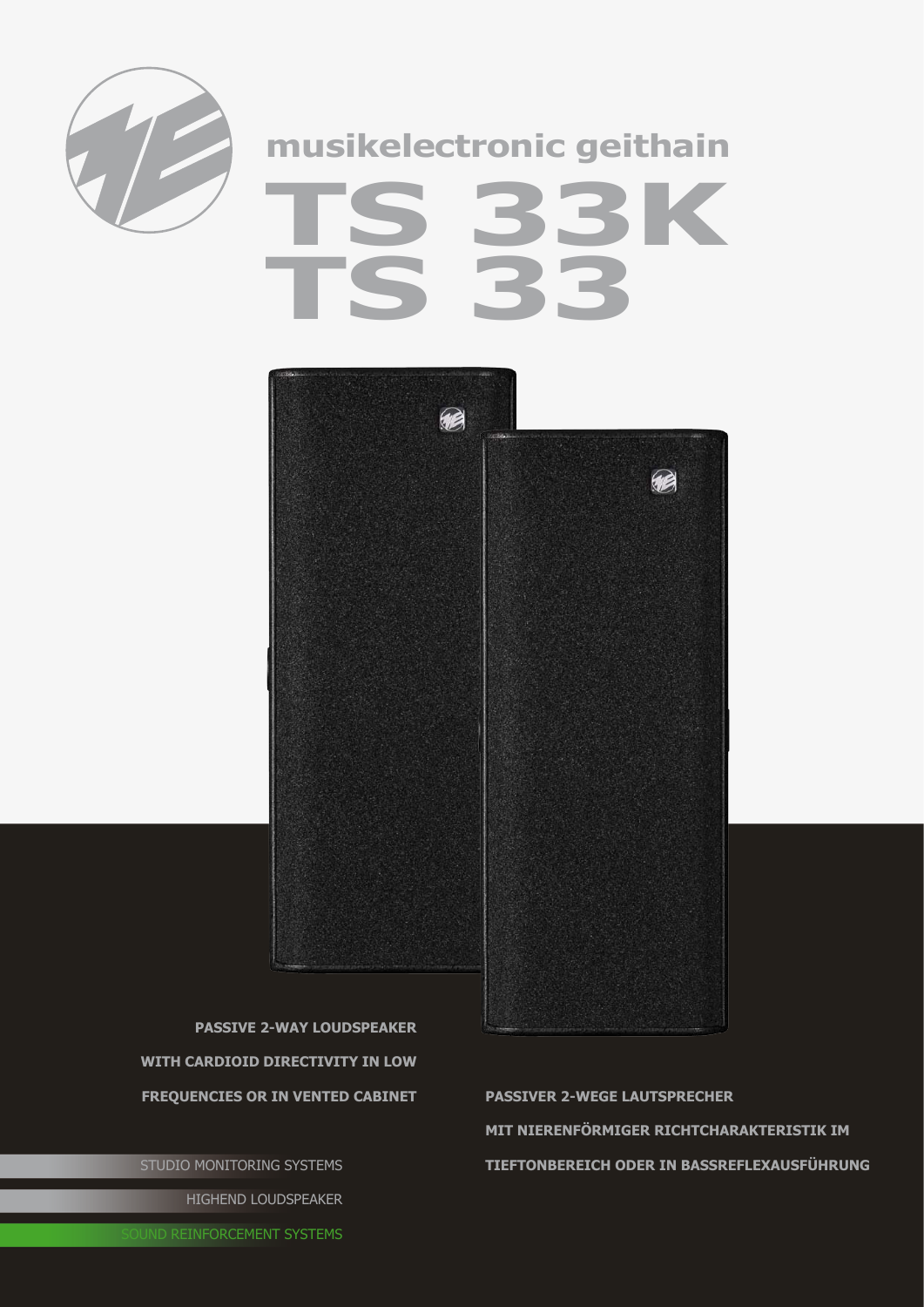**The TS30 series cover classic sound rein-**<br>
forcement systems in inline technology. High dynamics and limiting level are achieved by special compression drivers with horns. Therefore these products are compatible to existing installations. A technical feature available is our reliable bass cardioid technology. So even in acoustically difficult environments the products of the TS30 series are easy to handle.

The two-way sound reinforcement systems TS33 and TS33K feature a compact cabinet and high dynamics. As an all-round system they are useful for speech and music reproduction in middle sized auditoria. In addition they remain optically discrete because of their small dimensions. During the development the high frequency sound transmission was optimised for smallest possible colouration.

The components include two 6.5-inch cone woofers and one 1-inch compression driver. Both are effectively secured from destruction by an internal protective circuit. The bass reflex version TS33 reaches a lower cut-off frequency of 90Hz. The resulting bass level enables the use as a full-range system in many situations. Optionally our TT-subwoofers can be employed to extend the bass transmission range by more than one octave.

A variety of available mountings provide easy assembly for almost every application.

**D**ie TS30er Serie umfasst klassische<br>Beschallungslautsprecher in Inline-Technik. Für einen hohen Dynamikumfang und Grenzpegel sorgen spezielle Druckkammertreiber mit Hornvorsatz. Damit sind diese Produkte klanglich kompatibel mit bestehenden Anlagen. Eine technische Besonderheit stellt die ebenfalls in dieser Serie verfügbare Bass-Nierentechnik dar, die schon seit Jahrzehnten in den Regielautsprechern aus Geithain genutzt wird. Somit sind auch die Produkte der TS30er Serie in akustisch schwierigen Räumen unkompliziert zu handhaben.

Die 2-Wege-Beschallungslautsprecher TS33 und TS33K zeichnen sich durch ihre Kompaktheit und hohe Dynamik aus. Als Allroundsystem eignen sie sich für Sprach- und Musikbeschallung mittlerer Flächen und bleiben Dank ihrer Größe optisch unauffällig. Bei der Entwicklung der Hochtonschallführung wurde diese auf kleinstmögliche Verfärbungen optimiert.

Die Komponenten umfassen zwei 6,5-Zoll-Konustieftöner und einen 1-Zoll-Druckkammertreiber. Beide sind durch eine interne Schutzschaltung effektiv vor Zerstörung gesichert. Die Bassreflexausführung TS33 erreicht eine untere Grenzfrequenz von 90Hz. Der gebotene Basspegel ermöglicht den Einsatz als Fullrangesystem für viele Applikationen. Optional kann einer der TT-Subwoofer aus dem Hause Geithain zur Erweiterung des Bassübertragungsbereichs um mehr als eine Oktave eingesetzt werden.

Eine Vielzahl von verfügbaren Halterungen sorgen für eine einfache Montage an nahezu jedem Einsatzort.

## **TS 33K TS 33**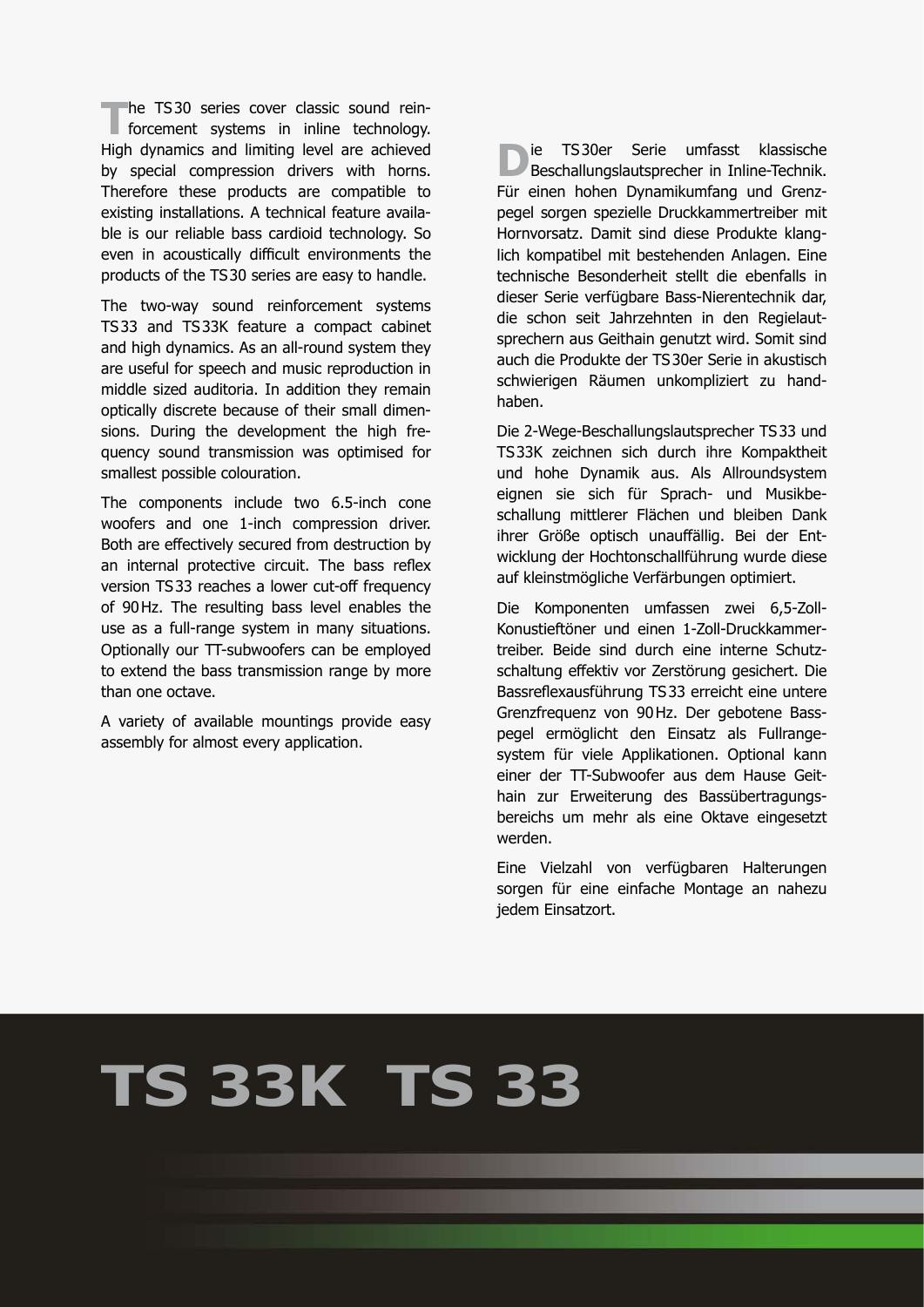## **Specifications**

Cabinet type TS33 TS33K Maximum SPL  $122 dB$ peak /  $r = 1$ m (3'3") Frequency response TS33 TS33K Coverage angle  $f > 2$  kHz 80°  $\times$  50° (H  $\times$  V) **Transducers**  LF HF Sensitivity<br>measured at 1W Maximum input power 500 W Nominal input power 250W Nominal impedance 8Ω Electronic crossover frequency 2.5kHz Directivity index see diagram Input connector 2× Speakon NL 4 (parallel) Overload protection self-resetting Weight without 100V transformer (standard) with 100V transformer (optional) Environmental specifications Operating temperature Storage temperature Relative humidity

Additional accessories (optional) security lug

vented cabinet cardioid directivity in low frequencies

90Hz ... 18kHz -6dB 150Hz … 18kHz −6dB

 $2 \times 6.5$ " cone 1× 1″ compression driver

95dBSPL /  $r = 1$ m (3'3") optional 100V (100/200/400Ω switchable) optional 2× XLR4 (at 100 V) Dimensions (h  $\times$  w  $\times$  d) 510  $\times$  210  $\times$  252 mm (20.1"  $\times$  8.3"  $\times$  10")

> 13kg (28.7lbs) 13.9kg (30.7lbs)

+15°C … +35°C (+59°F ... +95°F) −25°C … +45°C (−13°F ... +113°F) 45% … 75% Design of the cabinet lumber core plywood with scratch proof structure coating black RAL9005, other colours on request stand, wall and ceiling mount elements

> 帕 丽